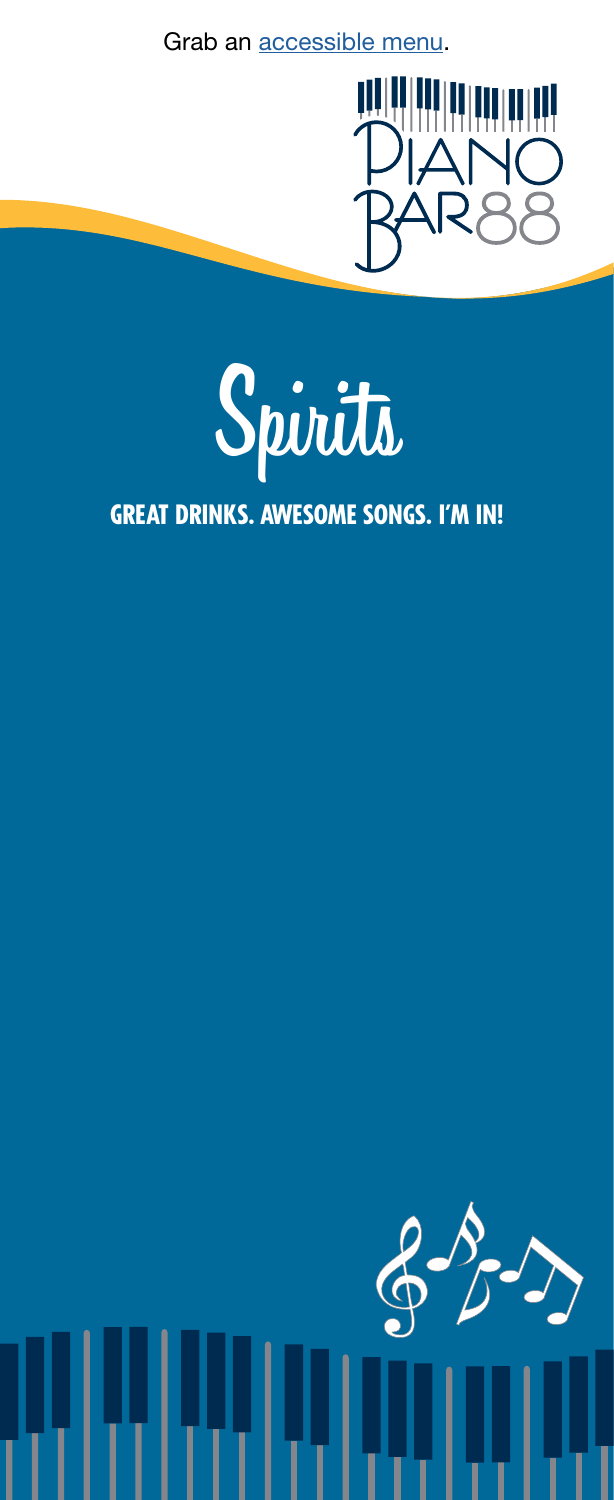

#### BLUE NOTE

A sultry yet dynamic composition of Skyy Vodka, Bombay Original Gin, Bacardi Rum, Blue Curaçao, sour mix & Sierra Mist.

#### MUSIC, SWEET MUSIC

Bacardi Rum, Malibu Coconut Rum, Disaronno Amaretto, pineapple juice & orange juice. Rhythm and tone inspired by the tropics.



#### RAGTIME

A harmonious chorus of Bacardi Spiced Rum, Peach Schnapps, cranberry juice & grenadine.

#### I WANT TO SING

Hit the high notes and stay on key with this spirited combination of Absolut Raspberri Vodka, Rockstar Energy Drink & cranberry juice.



# Like regular cocktails. But swankier.

#### THE GIRL AT THE END OF THE BAR

What else is there to say? Enjoy the view with this inspiring trio of Patrón Silver, Patrón Citrónge & lime juice.

#### THE ROCKSTAR

Rock the keys with this premium yet down-to-earth chord of Grey Goose Vodka, Rockstar Lemonade & lime juice.

#### VIRTUOUS HARMONY

Bombay Sapphire Gin, St. Germain & cranberry juice. A clean and crisp melody to inspire the senses.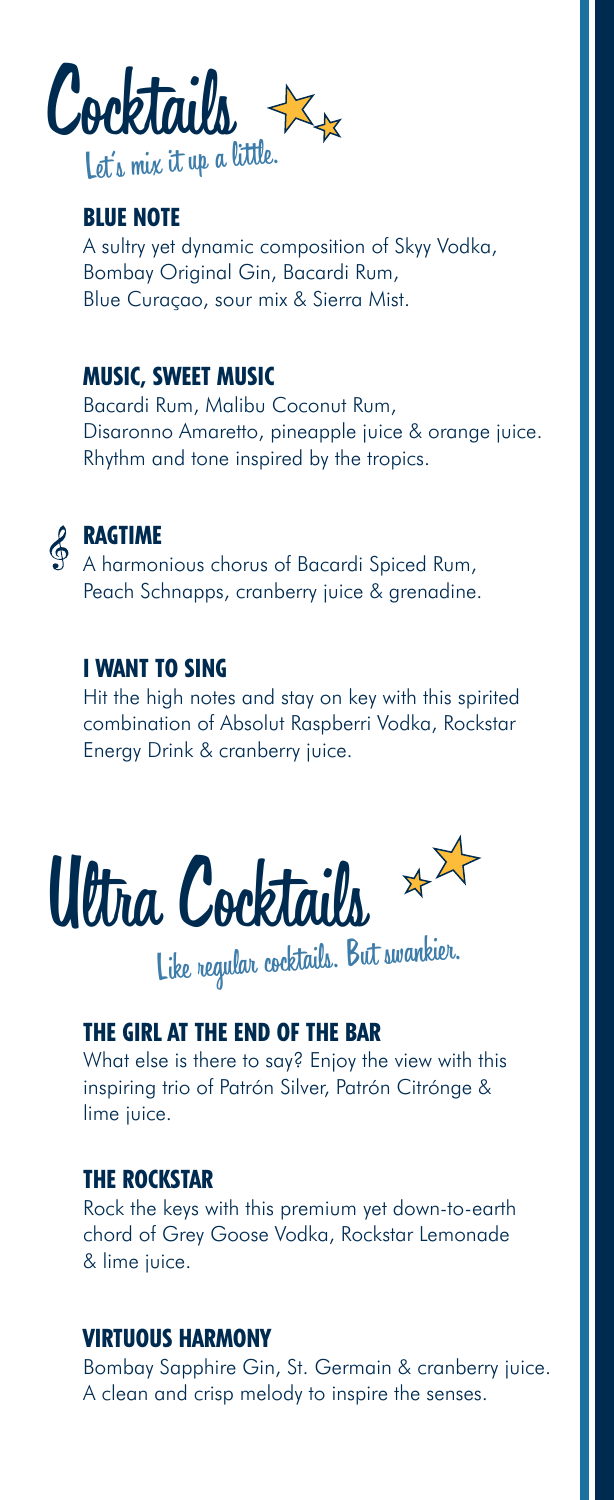

#### DON'T STOP THE MUSIC!

A festive and light blend of Bacardi Rum, Midori, pineapple juice & Sierra Mist.

#### THE SHOW STOPPER

Absolut Citron, Champagne, strawberry purée & lime juice. A themed celebration of the color red.



# **& THE STANDING "O"**

Grey Goose L'Orange, Patrón Citrónge, cranberry juice & lime juice. Need we say more?

#### B SHARP

A spicy and entertaining composition of Skyy Vodka, Chipotle Pineapple Syrup & pineapple juice.



#### SPICY DIVA

A star- studded yet spicy combination of Fireball Whiskey & Chila O'rchata

#### WHOO HOO!

This composition will inspire you to turn up the volume a notch or two. Dewar's Scotch, Peach Schnapps, cranberry juice & orange juice.

#### THE DUET

Patrón XO Café and Irish Cream come together in beautiful unison.

### **S** ORDER A QUARTET

That's four shooters! Save! Shoot 'em with a souvenir shot glass.